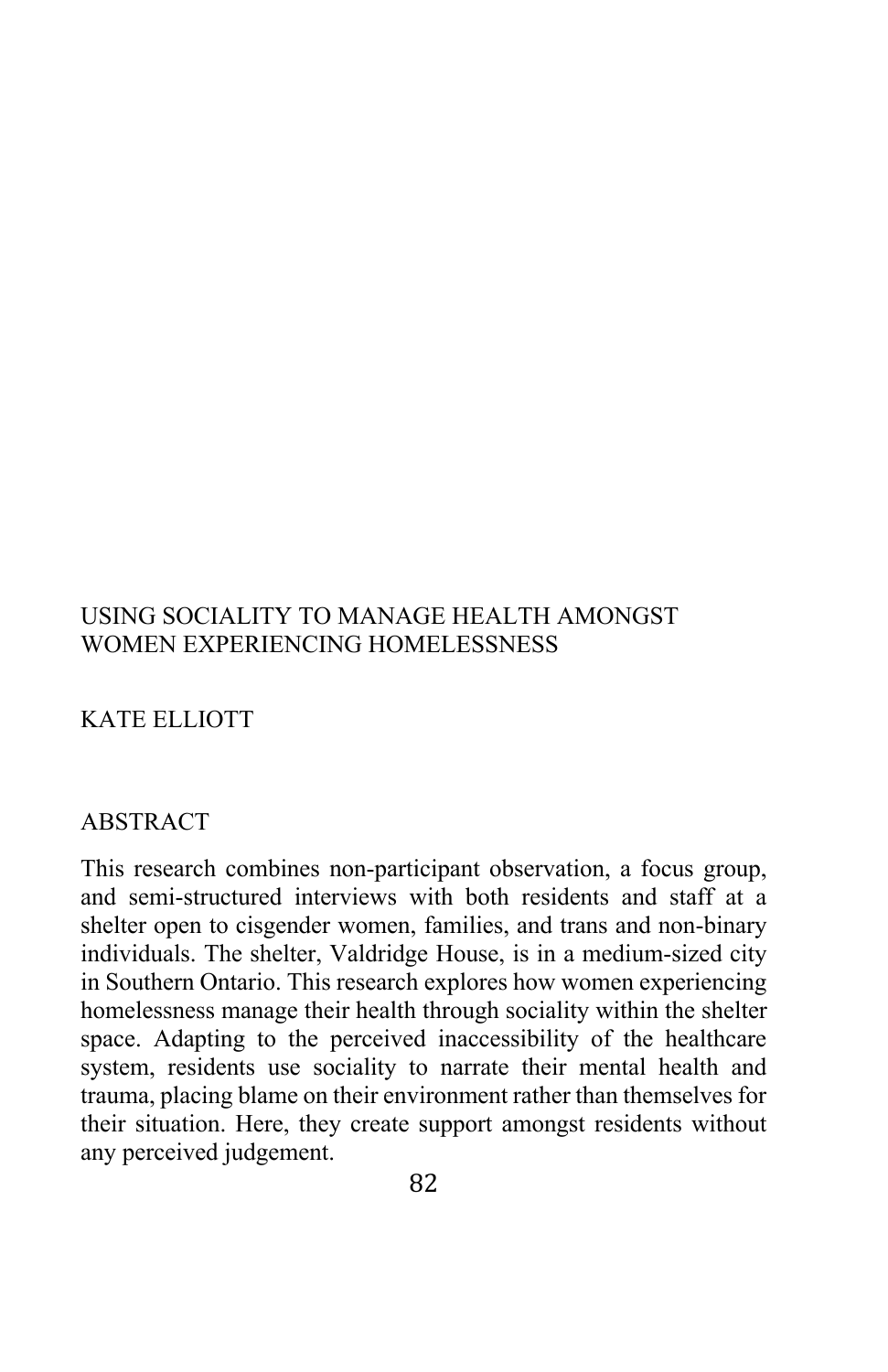### INTRODUCTION

Despite Canada's advancing movement of women's rights and intersectionality both in public discourse and academics, women experiencing homelessness often remain on the outskirts of this progression. To address a portion of the homeless population that are stigmatized for their gender as well as being homeless, this research examines how women experiencing homelessness locate their health within this experience. To identify the health issues faced by women experiencing homelessness, their causes, and how women manage and narrate them, I conducted research at a shelter called Valdridge House, located in a medium-sized city in Southern Ontario. Here, I used a combination of observation, a focus group, and in-depth interviews with shelter staff and shelter residents to gather data that could account for the experiences of the population.

This research uses anthropological understandings of structural violence and gendered dynamics of homelessness as well as the data collected to identify how women experiencing homelessness understand and describe their health issues in and outside the shelter setting. In the face of a perceived inaccessible healthcare system, gender-based violence, lack of affordable housing, and insufficient state support, these women manage their health through sociality and narration based on complex understandings of different social spaces and different audiences. I conceptualize sociality as intrinsically linked to greater power dynamics that influence human interaction (Herzfeld 2015:24). The idea of power within this research refers to macro ideas of structural violence alongside the power within the shelter through rules and regulations, as well as the interpersonal power dimensions of human interaction that may be differentiated by age and race, etc. Thus, the shelter, which automatically marks residents as being 'homeless' just by its physical boundaries, is a prime site to understand how structural violence influences its victims, manifesting in both friendship and tensions where social interactions cannot escape the contextual power.

# A VIEW FROM THE TOP: UNDERSTANDING STRUCTURAL VIOLENCE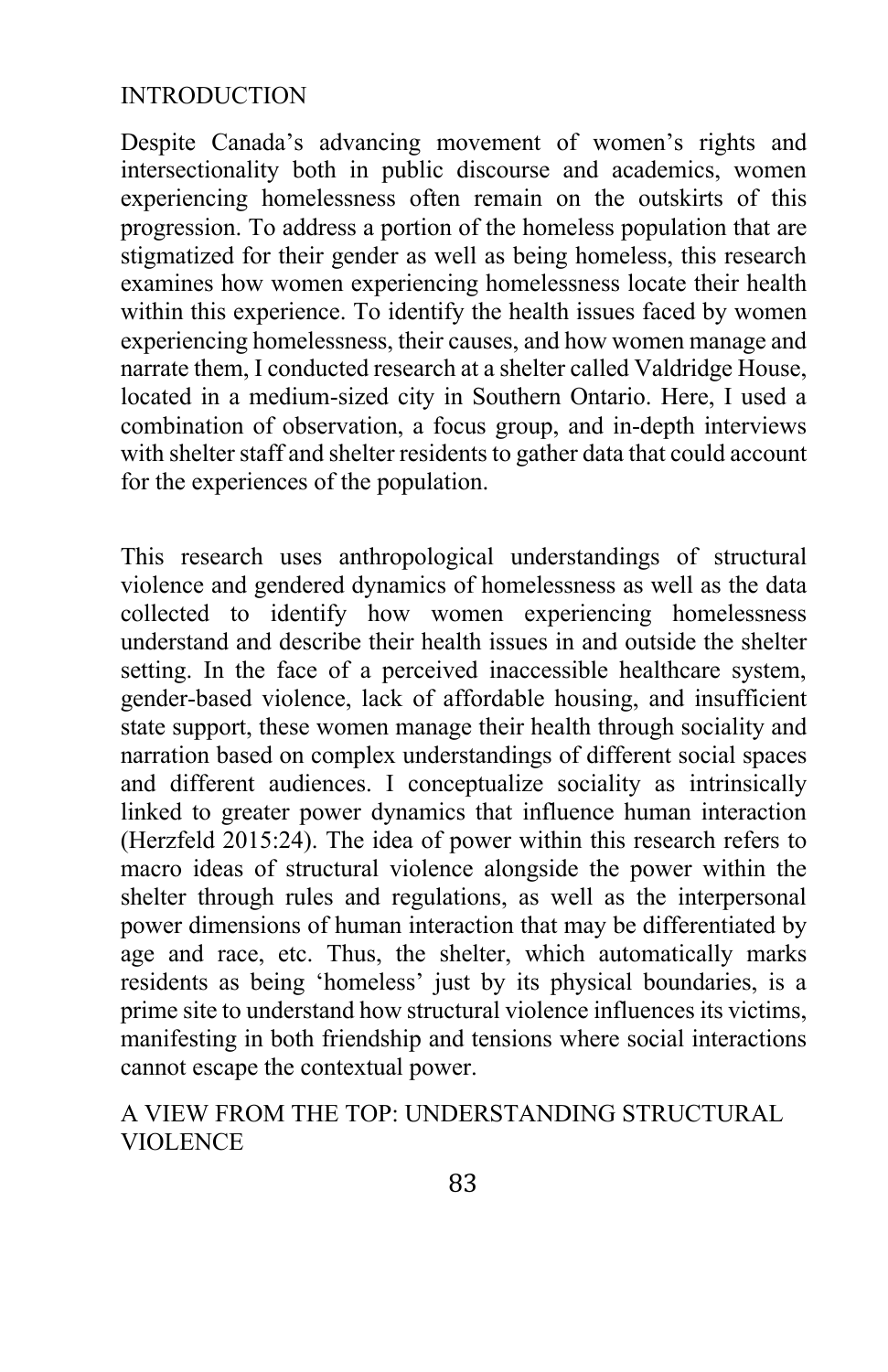To understand how and why individuals who belong to a certain group face unequal hardship, sociologist Johan Galtung (1969) introduced the concept of structural violence. In its inception, it was applied to homelessness by identifying how structural violence can impede people from meeting their basic needs and leave them in vulnerable economic and social positions. Since then, the term has gained traction across disciplines, including anthropology, as a way of shifting blame away from a marginalized individual towards power imbalances hidden within a social hierarchy (Farmer 2004:313). Bourgois and Schonberg (2009) offer a concise definition that shows the application of structural violence to any marginalized group: "Structural violence refers to how the political-economic organization of society wreaks havoc on vulnerable categories of people" (16).

Despite the emphasis on 'structural' within the term itself, it is, in fact, an approach that combines the everyday experiences of an individual within a group with the recognition that these experiences are the embodiment of structural violence. Structural violence can then be understood as a critique of the idea of one's agency within a hierarchy and particularly of neoliberal ideology, thus, shifting blame from the individual to the systemic factors for whatever inequality is at hand. For example, a prominent feature of neoliberalism, which is the social and economic context in Canada and elsewhere (Johnstone et al. 2017:1444), is the discourse of equal opportunity where anyone can achieve their goal and ascend the class ladder through hard work (Harvey 2005). Thus, ability to climb the class ladder implicitly means that those at the bottom are there by their own failings (Kingfisher 2007:101).

In contrast, structural violence disrupts this narrative of equal opportunity (Farmer 2004:313), suggesting that neoliberalism has created both winners and losers by removing forms of social solidarity and social welfare systems such as unions and social housing, thus forcibly removing what many people relied on for support and stability. Following these changes, winners are those with capital, and the poor become losers who, supposedly, through both choice and fault, are unable to partake in the free market (Johnstone et al.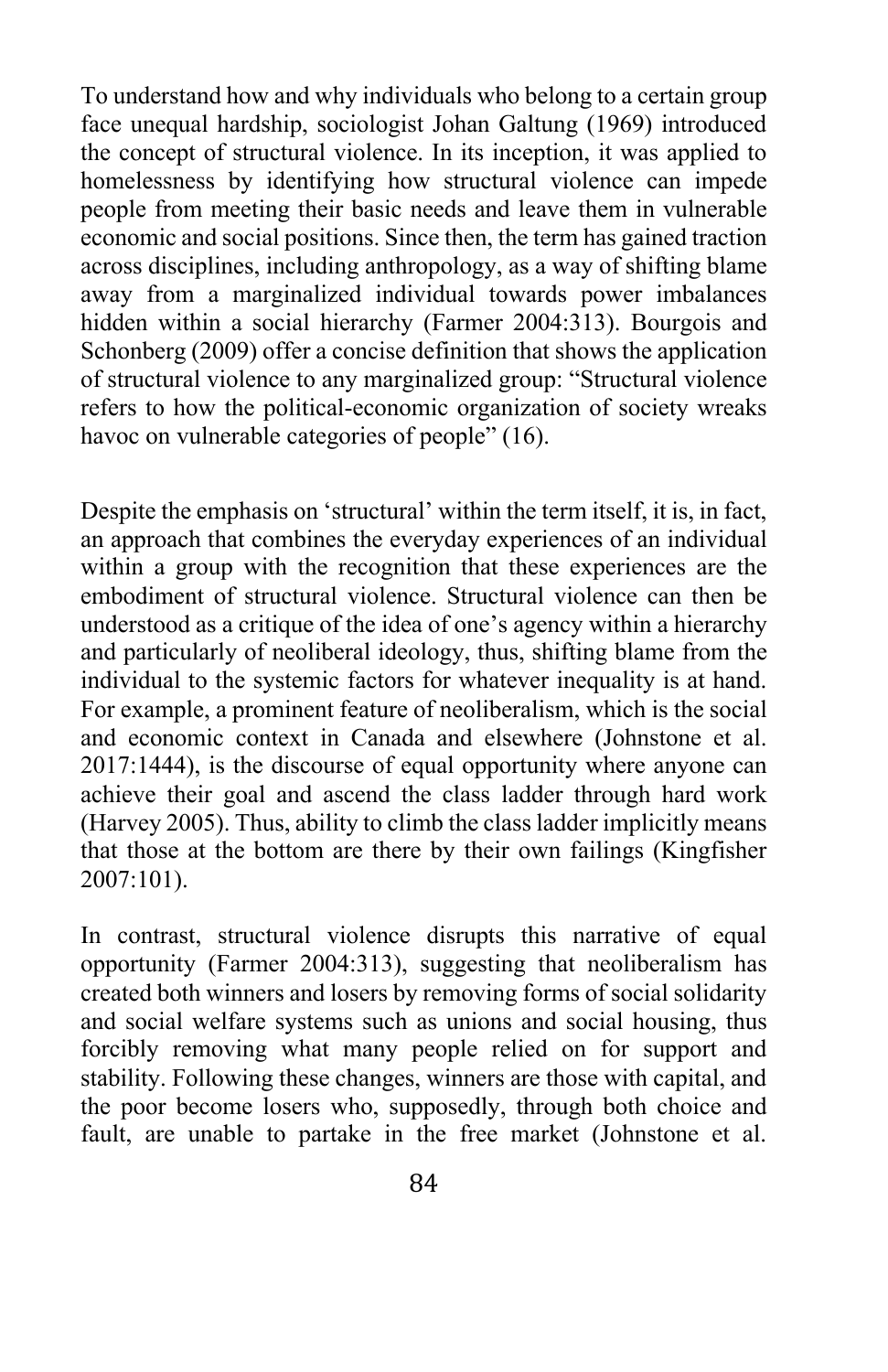2017:1453). This minimized state intervention and lack of social support targets those of lower socioeconomic status which negatively affects the already homeless but also leads more people into homelessness (Young and Moses 2013:9). Therefore, not only does pre-existing stigma result in marginalization for certain groups (for example, through racism), neoliberalism serves to institutionalize this ideology and place fault onto the individual.

Having shown structural violence as a pivotal term in conceptualizing inequalities, I now turn to gender-based inequalities that constitute a key characteristic of structural violence in the context of employment. Discussions of structural violence are crucial in showing how women are often denied jobs or employed in lower-paying and less secure jobs (Montesanti and Thurston 2015:8). This financial insecurity that women may face is crucial to understanding gendered structural violence. Indeed, research on interpersonal gender-based violence is adamant that women often stay in abusive situations because they do not feel they have another option due to lacking individual financial security (Duff et al. 2011:4). Accordingly, gender-based violence against women is often recognized as a public health issue that results from women having been placed in vulnerable societal positions due to unequal power arrangements that can lead to homelessness (Montesanti and Thurston 2015:10).

#### **METHODS**

To collect data, I used general observations of the workings of the shelter and communal areas, combined with a focus group with shelter employees, and face-to-face semi-structured interviews with shelter clients. The final participant group of shelter residents was made up of six cisgender women between the ages of 26 and 40, one of whom was Indigenous, and the other five were white. With only one Indigenous participant, it was not possible to conclude how this feature of her identity may affect her experiences within my research context. Nonetheless, the disproportionate amount of Indigenous people experiencing homelessness is an important feature of Canadian homelessness (Bingham et al. 2019; Kingfisher 2007). As all participants were cisgender women, sex and gender can be understood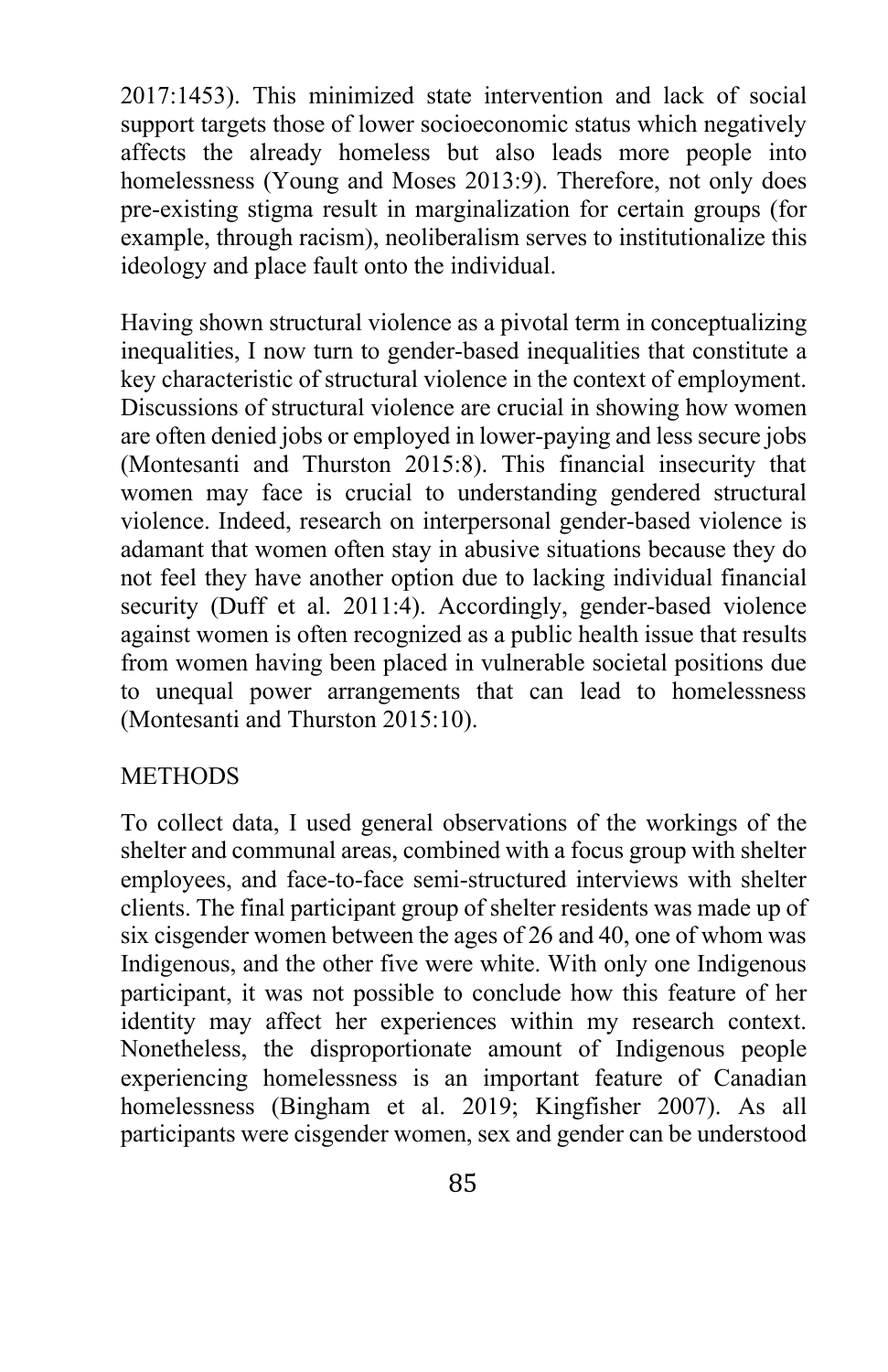as aligning within my research. Other potentially intersecting characteristics were not mentioned.

Interviews were conducted and audio-recorded in a private and discrete room within the shelter. The interviews followed a semistructured interview guide that allowed the interview to largely be shaped by how participants responded (Bernard 2018:212). A focus group was also conducted with four staff members at Valdridge House following the same process as the interviews. The recordings were then transcribed, and subject to thematic analysis. To maintain the anonymity of participants to the highest level possible, pseudonyms are used in participants' stories. Participants' ages have also been varied within three years to protect the participant but allow consideration of how age may impact their experiences.

### ANALYSIS

This analysis will show how women experiencing homelessness find alternative ways to manage their health when not accessing the healthcare system. Residents instead form social relations that empower the women to label themselves by their mental health and trauma despite isolation and strains caused by structural violence. Within this research, sociality is being used with the understanding that it is a way in which surrounding power dynamics are manifested through behaviours (Herzfeld 2015). For instance, despite the shelter not having constant surveillance, residents still face daily rules of leaving the shelter and returning so as to 'not lose' their bed, as well as the threat of expulsion if an altercation were to occur. Thus, interactions within the shelter represent friction between individual autonomy and a regulatory paradigm, making them key to understanding power within a setting. Henceforth I will integrate quotations from participants, allowing their own narration to take precedence.

# MENTAL HEALTH AND THE SHELTER ENVIRONMENT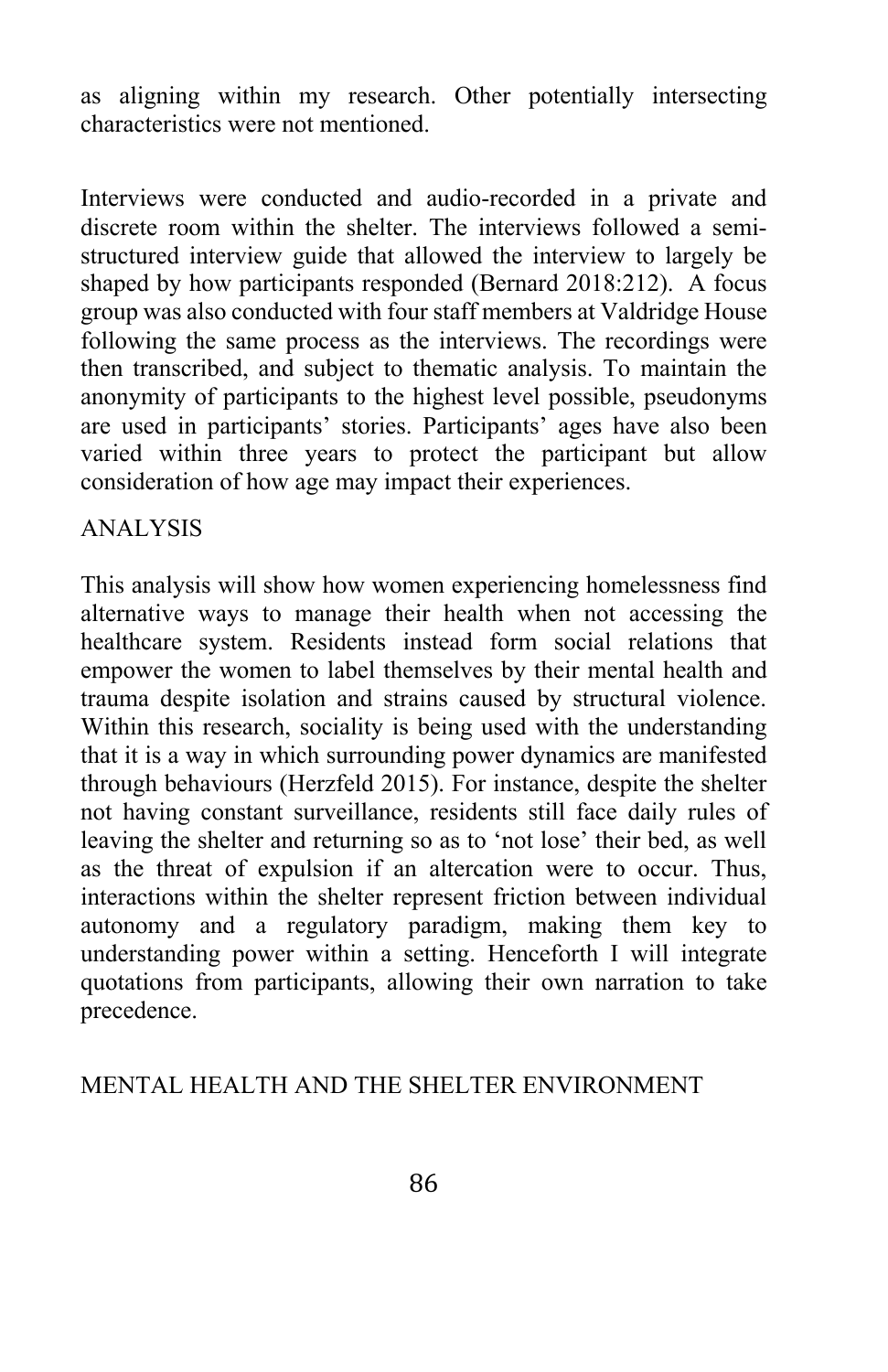Although there were many health issues present amongst residents, the dominant concern throughout was mental health. The staff expressed how residents were overall "high acuity," meaning that residents are likely to present unexpecting medical conditions that are unpredictable and require more response: "We have many clients that have lots of health issues … whether it's drug use, or lifestyle, or just simply because they've been homeless for a number of different years" (Staff member). Alongside a multitude of physical health issues, mental health issues were also extremely visible and dense amongst the shelter population.

It is not surprising that mental health issues are rife within the shelter. It is already understood that mental health can be both a pathway into homelessness as well as a result of what it means to experience homelessness. Furthermore, those who are experiencing homelessness are likely to have been living in poverty beforehand and, consequently, with high levels of stress that can deteriorate mental health (Bungay 2013:1017). This trend is also the case for what happens at Valdridge House, which residents describe as being a stressful and undesirable environment. Cath, a 35-year-old resident who had been at Valdridge House for roughly three months at the time of the interview, expressed how she felt her existing mental health issues became harder to manage:

[I have] concerns of my mental health deteriorating while I'm here. I've been put on stronger antidepressants and I still feel lousy every day, worse each day. It's because not only do I have a great deal of stress, but the environment is just absolutely chaotic. There's no structure at all. I wasn't struggling [before Valdridge House]. I've been mentally ill for many years, but I have not been struggling without any medication for the past seven years until I came here. I anticipated taking steps backwards coming here because the environment is chaotic and I have chronic post-traumatic stress disorder. That's because I lived in a very unhealthy environment when I was a kid. So, to be in the loud obnoxiousness constantly is bringing flashbacks to stuff that I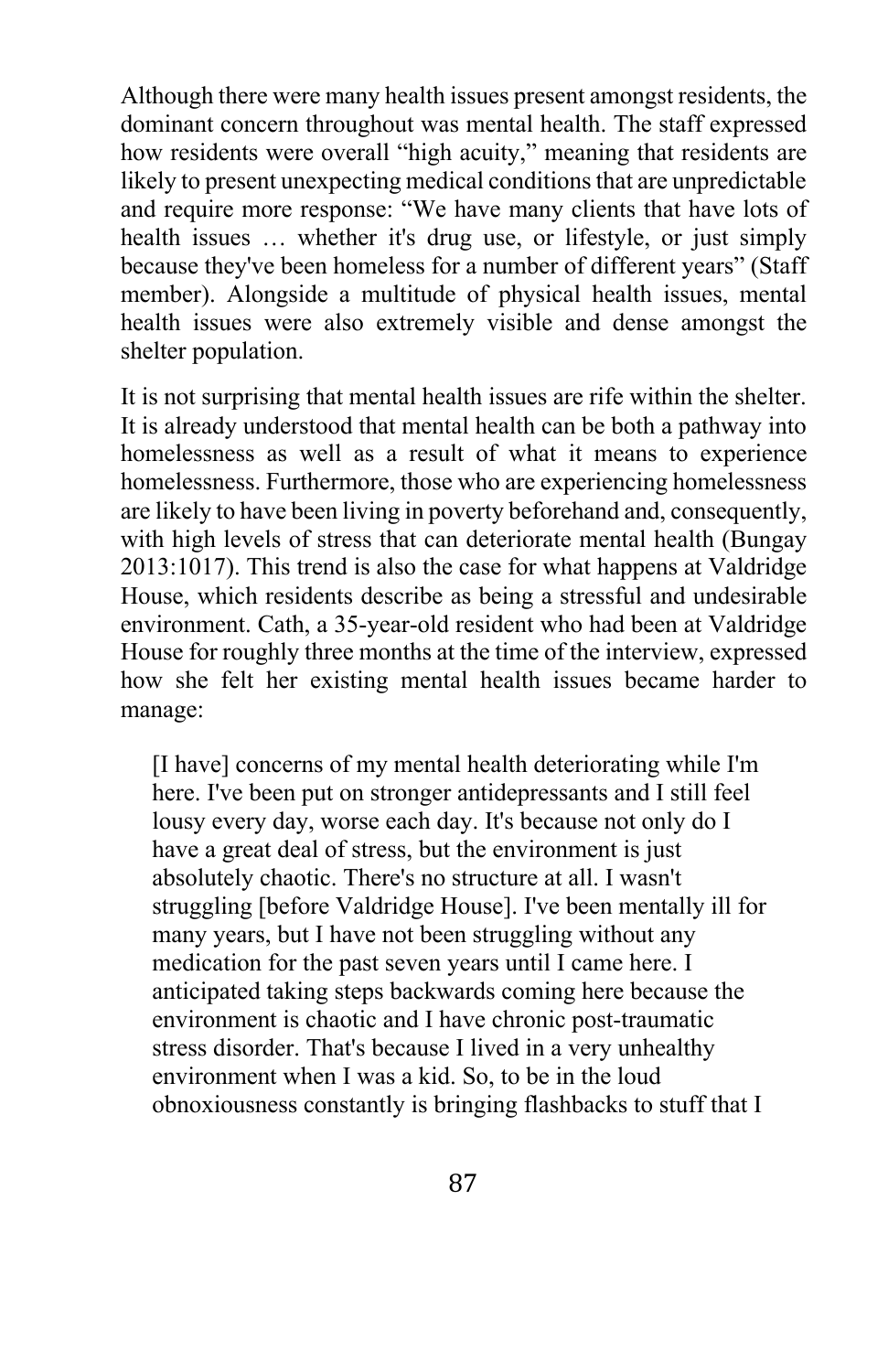haven't had to face because my environment is serene when I'm able to build it on my own. (Cath, 35)

Cath's mental health diagnosis went far beyond PTSD, and she was certainly not alone in expressing the difficulties of managing her mental health. Although she stated that she is now taking medicine within the shelter, she still expressed a feeling of "taking steps backwards" (Cath, 35). She blamed this feeling on environmental factors, referring to social conditions at the shelter and how it reminds her of her childhood experiences in its chaos. In this manner, we see how Cath understands her current mental health state as being determined by things outside of her control, rather than taking on blame for her homelessness and consequent struggle.

Each resident that I interviewed expressed a multitude of mental health diagnoses and how, again, they see the shelter environment as worsening their experiences. As Laura, 26, said: "Even if you're not feeling those [mental health] issues yourself, you're around it so much that you're going to adapt to your environment, and you're going to start feeling those things." Once again, Laura is understanding her mental health as being determined by factors external to her, such as the behaviour of others in violence and/or substance abuse. Cath and Laura's narration of their individual experiences being outside of their control shows an objection to internalizing fault for their situation despite neoliberal ideology.

Participants were not only open about their mental health with me within interviews, but it was also a daily conversation topic in communal areas amongst other residents and myself. Here, residents would talk openly about their medication, how they were feeling that day and the root of their mental health issues. Residents, such as Amanda, 28, expressed that this behaviour was not 'normal':

Even if there are people that don't have mental health issues, there's enough of us that do that you feel very understood or at the very least not judged. Like I myself have a couple of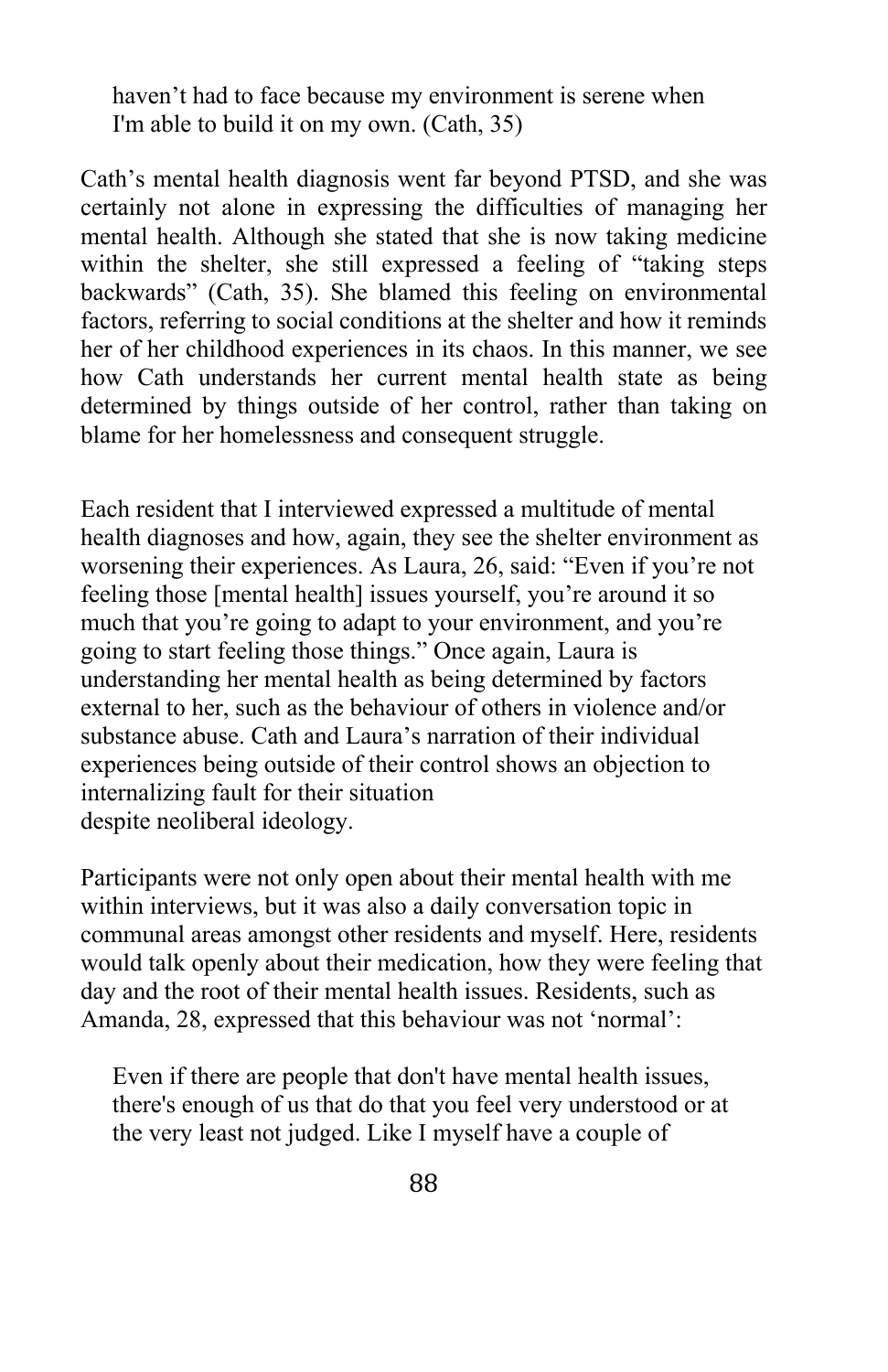different mental health diagnoses, I have bipolar, borderline personality disorder, histrionic personality disorder, anxiety, insomnia, mild PTSD. So that's actually quite a bit and it sounds like a lot. I don't want to use the word normal because there's no such thing as normal but, for lack of a better term, a normal person walking down the street, if I were to admit all that they're like "What the hell? What is wrong with you?". Whereas here I'm like "Well, I have all these [diagnoses] but when I take my medication it calms me, it keeps me level, and I'm okay", and they're like "Yeah, I got you because I'm on this for this and it makes me the same way". But other people they just hear all that and they're like "You are going to like stab me in the eye with a fork aren't you?", and you're like, "no". (Amanda, 28)

Here, Amanda identifies an apparent uniqueness of the shelter as a space where every day mental health struggles are a normalized and shared experience. Within the shelter, Amanda is comfortable communicating her diagnoses, and thus legitimizing them in this context. However, Amanda expresses discomfort at the idea of discussing her mental health outside of the shelter due to the stigma she believes she would receive. Amanda also constitutes herself and those in the shelter as 'other' to what is considered normal. This distinction could be understood as spatial in how the physical bounds of the shelter allow for these conversations. But it also demonstrates the labelling of 'normality' or 'abnormality' within a category that could be 'homeless', or 'someone with mental health issues', or perhaps both. Instead, this label is used positively to refer to how she bonds and forms friendships within the shelter, as opposed to the negative label that she believes an outsider would assign. With this analysis, we see how residents use the aforementioned negative shelter environment to create an environment of understanding amongst one another. Residents see these conversations as a way to "look out for each other" (Laura, 26), and although "[fellow residents] may not necessarily have answers or be able to tell you, like, guide you to where to go, but just sometimes having that sympathetic ear to listen makes all the difference in the world, you know" (Pauline, 40). In this, the complex nature of shelter sociality is evident in how there is both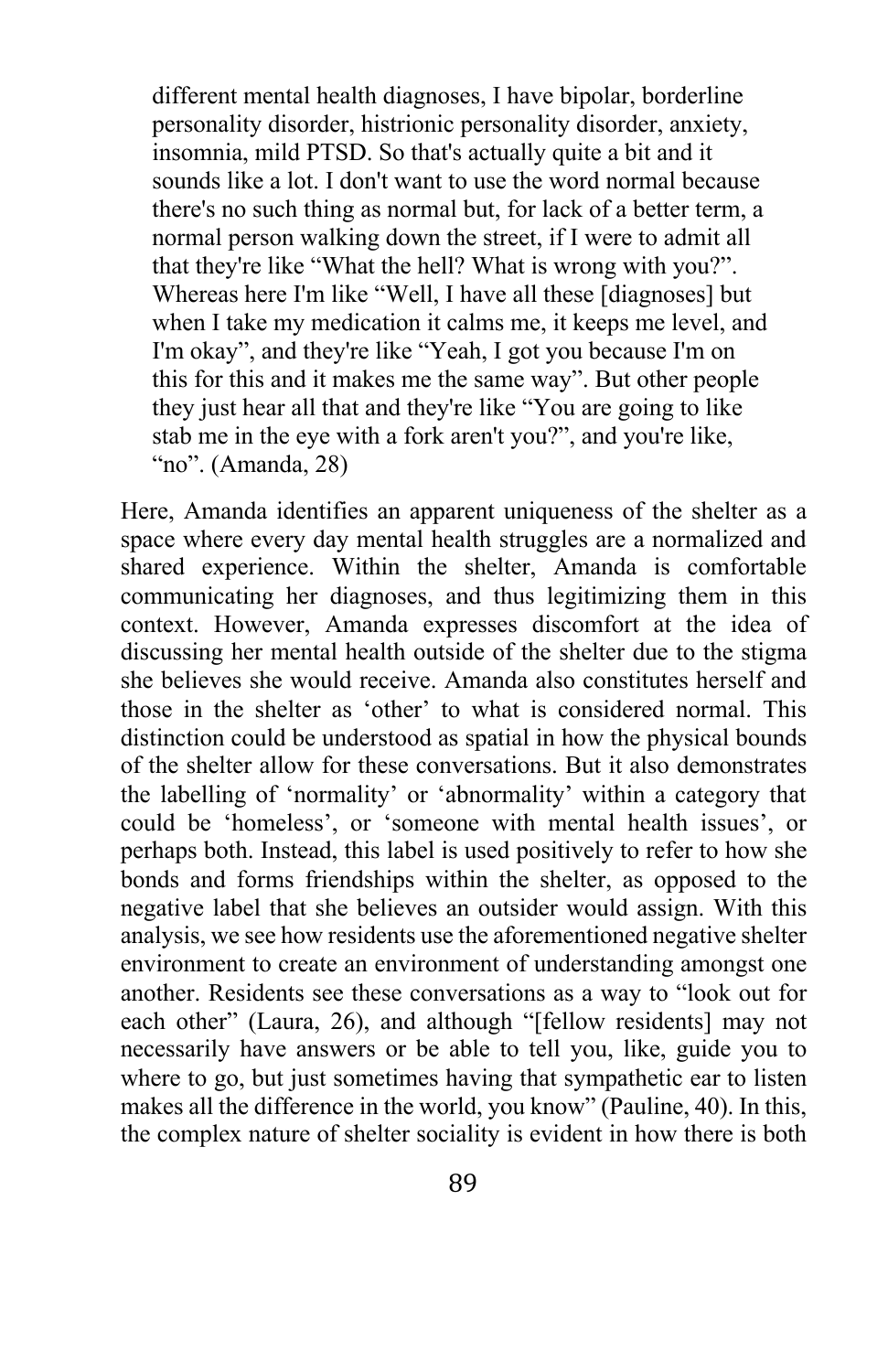an affective manner in which residents feel support, as well as instrumentality that can be inferred from residents exchanging support.

Those experiencing homelessness are often isolated from family and pre-existing friendships, resulting in feelings of exclusion from their life before homelessness and distrust for strangers (Neale and Brown 2016:558). Yet, the shelter is a space that creates implicit trust in certain situations from what residents expressed as a lack of judgement. Jo, 37, explains the significance of this trust to her:

I don't pass judgment on people. I've been through a lot in my life and I know shit happens, life is not always fair, and people have their own issues from dealing with whatever they've dealt with in life, right. And I've got my own issues and knowing that there are people out there who care and don't judge me for my issues because of what I've been through, it makes a big difference. When you know there are people out there judging you it makes that struggle and what you're going through so much more difficult because they don't understand. Like some people have had great lives. They have money. They have homes. They have family. They have everything. And then there are people like me who, I'm in a situation where I've got nothing. And I'm struggling and it's like, people don't always understand what it's like to be at that rock bottom. (Jo, 37)

Within this discussion of mental health, residents expressed feeling no judgement and see it as an opportunity to find ways to relate to one another. I witnessed various occasions where intense and honest discussions of mental health occurred without residents necessarily knowing each other's names prior. It is not possible to say whether this feature of the population is due to gender, but the linkage between social connections and positive mental health is considered more significant amongst women than men (Buer et al. 2016:71; Kawachi and Berkman 2001:461). The shelter, understandably, is a space that marks these women as experiencing homelessness. Thus, one dynamic of shelter sociality, as demonstrated above, is the support that it creates whereby residents can interact with one another through a discourse of mental health, knowing that by being within the physical bounds of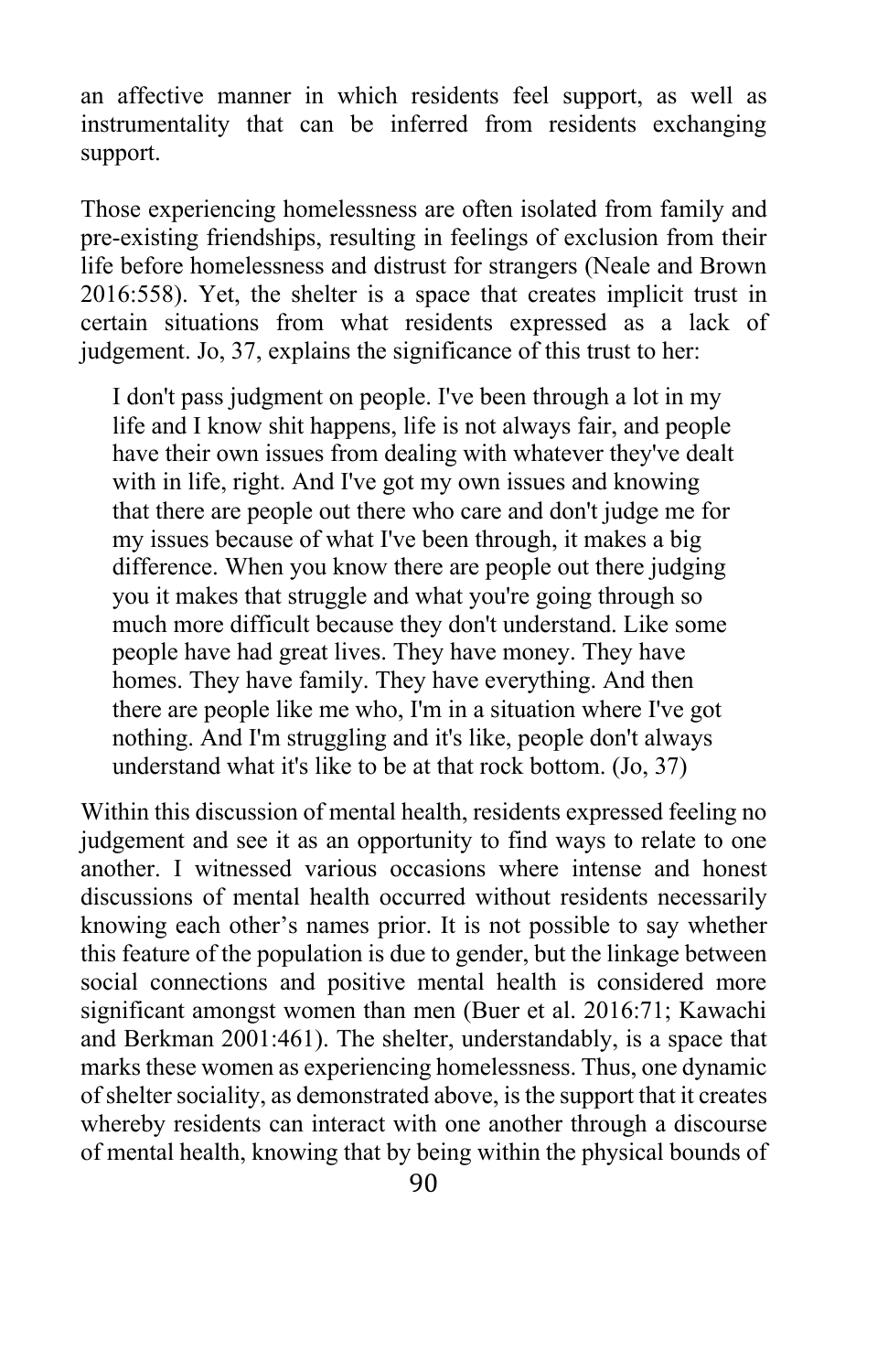the shelter they are likely to have similar experiences. Discourses can reflect "continual acceptance, resistance, and negotiation" (Speed 2006:29), and here residents are demonstrating the choice to legitimize their biomedical diagnoses and accept them within the shelter.

Despite the imposition of structural violence, this does not eliminate residents' individual agency. Residents have found ways to adapt to what structural violence has inflicted upon them and have shown agency in reshaping the environment to suit their needs. Certain degrees of agency may seem restricted by a lack of power, but there is not a *lack* of agency. Instead, it is a question of *how* agency is enacted which may be in the form of resistance, and it may be in submission. Here, I am using agency to explain how residents adapt to a distinct lack of power from their multiple marginalities and exhibit a supportive social dynamic that can be seen for both its affective and instrumental capacity.

### GENDERING EXPERIENCES AND NARRATING THE SELF INTO STRUCTURE

Thus far, I have identified how the shelter acts as a locale for residents to narrate their mental health and in turn, find and offer support. Beyond mental health, residents also delve into their life history. In doing so, the influence of gender on their lives becomes apparent. It does not seem appropriate to quote explicit stories of trauma that participants had experienced, but these were shared both within interviews and within these communal social interactions that I have mentioned. Women experiencing poverty are more likely to have experienced intimate partner violence, trauma, depression, and other mental health issues than their male counterparts (Benbow et al. 2019:180), and it has been suggested that gender-based violence is a significant pathway into homelessness for women (Schmidt et al. 2015:7).

As my research did not take a comparative approach to gender by also researching the experiences of men, I cannot comment on the accuracy of this suggestion within my research site. However, each shelter resident that I interviewed had experienced gender-based violence and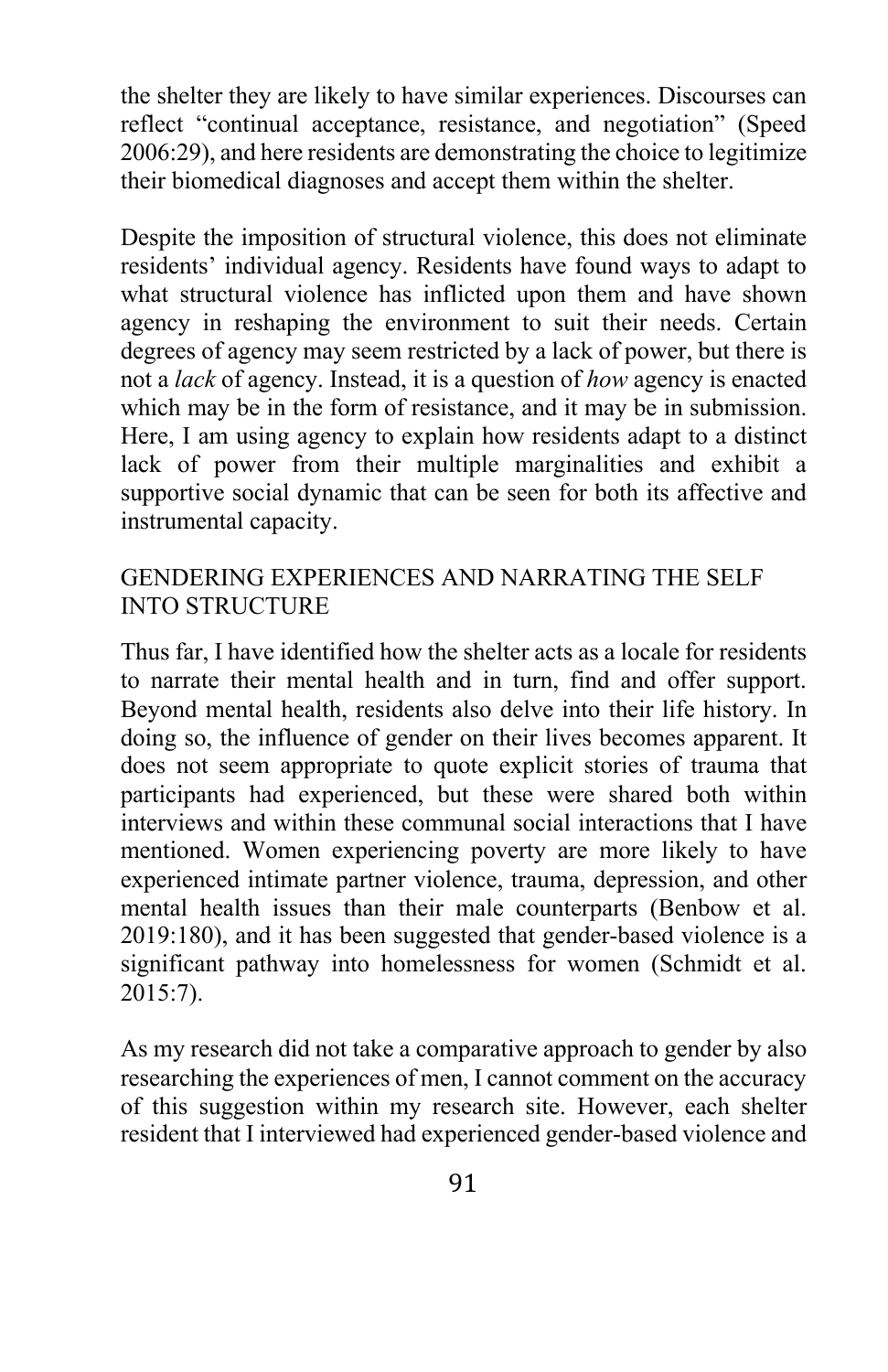discussed it at their own volition. For example, Eleanor, 33, felt that her previous experiences of sexual assault were barriers to being able to find housing:

The one thing I'm struggling with and I'm working on it right now is actually looking for a place because I'm afraid to leave. Once I find a place [to visit], I don't go to the viewing unless my son is with me … I was never ever afraid of the world but (post-trauma) it's been a struggle to leave home because, … it could be anybody that does that. (Eleanor, 33)

Although participants did not identify the gendered dimension to their experiences, structural violence explains this pattern. Indeed, it has been established that women face disproportionate levels of violence than men on the grounds of their subordinate positioning in the social order (Montesanti and Thurston 2015:7). To truly understand the health issues being faced by this population, there must be the recognition that these rates of violence are not coincidental, and gender is a significant determinant of the health issues being experienced within this population. With a structural violence lens, it is possible to see how gender-based violence is a systemic problem that threatens the wellbeing and safety of these women, leading to mental health issues that become the primary talking point within the shelter. Thus, gender-based violence can be understood as a health issue, a cause of *mental* health issues, and as a pathway into homelessness for women.

As I have stated, residents discuss their trauma and their subsequent mental health issues openly within the shelter. As such, mental health becomes a way of communicating trauma and narrating their experiences through diagnoses and medication. Narrative coherence when discussing one's trauma is considered central for empowering the individual, giving them control to tell their story and make sense of it (Borg 2018:449). In this way, these conversations reflect a dimension of shelter sociality whereby the individual asserts their agency in the situation and residents give each other the setting to enact their narrative coherence. The affective dimension seems overt within this finding that emphasizes mutual support via narrative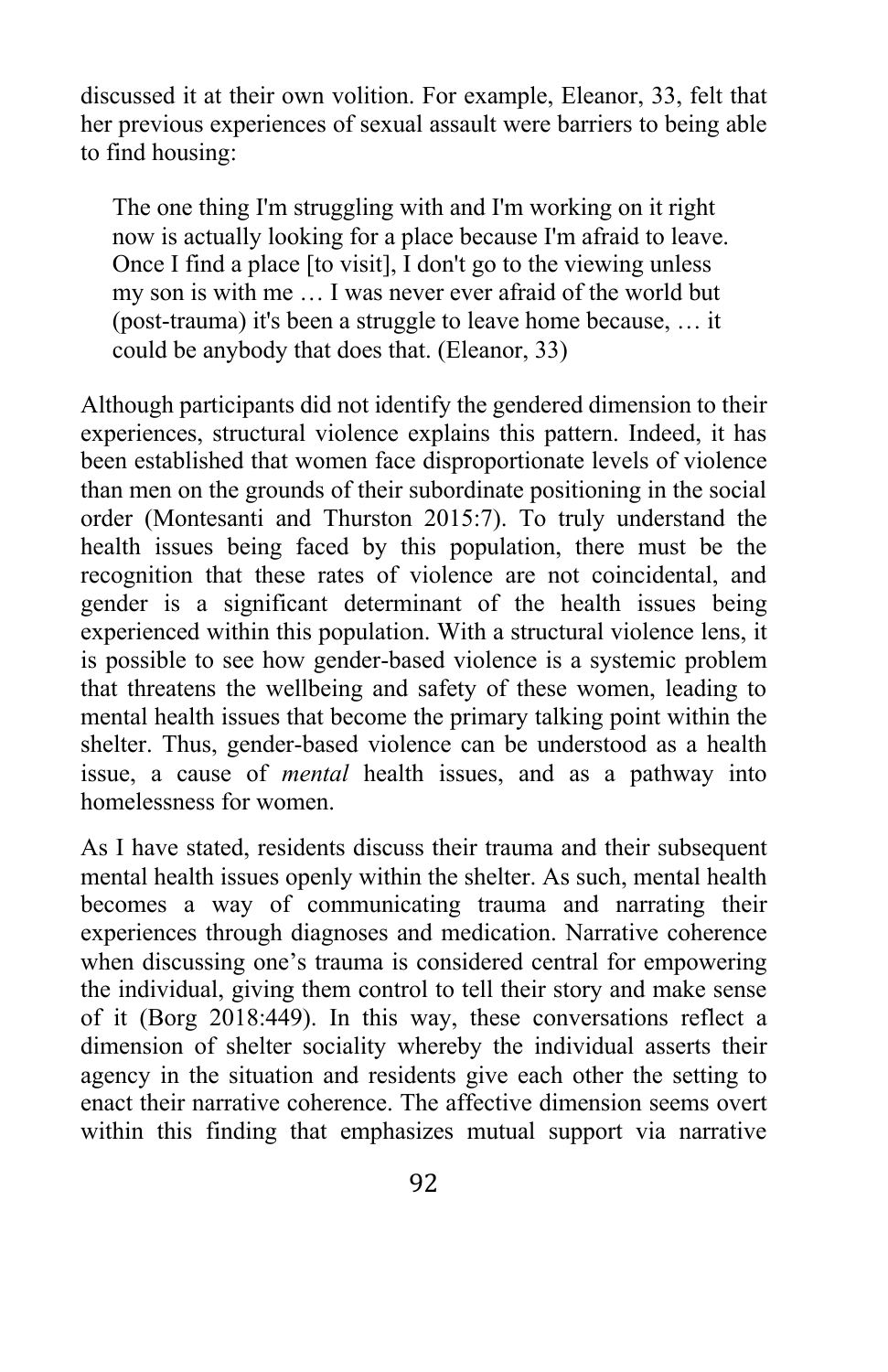coherence. Consequently, the idea of mutual support can be seen for its pragmatic tactic, with the understanding that support will then be reciprocated.

In line with the significance of these interactions, when residents discussed their homelessness it took an individualized approach, meaning that there was no mention of systemic causes of poverty such as cuts to social support, unequal distribution of power, or a sense of the patriarchy disadvantaging them because of their gender. Staff, however, explicitly discussed this matter:

Think about the social determinants of health, our population doesn't even come close [to a good standard of health]. You think about employment or some type of you know reasonable income, housing, health, gender, geography, my goodness, they're just disadvantaged at all of those levels and the system is built to exclude them. (Staff member)

Understandably, homelessness is a lonely and survival-oriented experience. Accordingly, it is unsurprising that residents do not devote time to discussing the political roots of their status. However, the way that residents use their environment to explain the state of their mental health demonstrates opposition to neoliberal ideas of individual fault that are seen within Ontario's policies. In using mental health and trauma to relate to one another, it acknowledges that these issues go beyond individual experience, creating an understanding of marginalisation at a structural level, that their situation is not their fault.

# ADAPTING TO SURVIVE

Having identified how shelter sociality acts as a way to support one another in managing their health, it then poses the question of why. Why do residents not use institutional resources made available to them as a way of managing their health? To answer this question, it is necessary to explore both the workings of the shelter and the population's lack of access to institutions like the hospital. Furthermore, it provokes a contention between when and where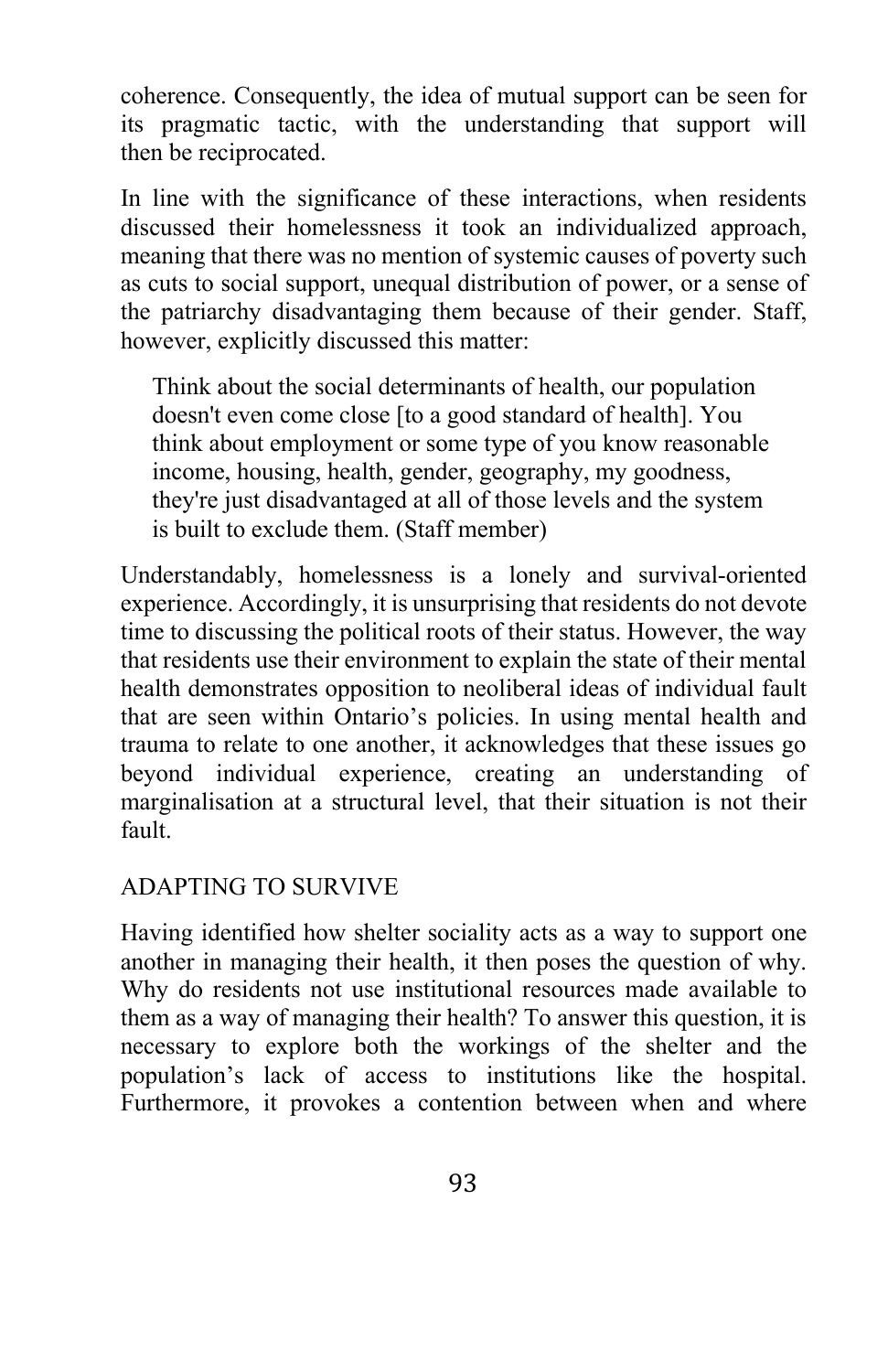women experiencing homelessness are seemingly accepting of being labelled by their mental health, trauma, and homeless status.

The primary answer to why residents do not address health issues, both physical and mental, was the concern of losing a bed in the shelter.

I don't know if it's because they don't feel like the staff is trained well enough [on mental health], or if it's that they're afraid that if they say the wrong thing they're going to lose their room, like "You're a problem now". I feel like that could very well part of it. (Laura, 26)

This perceived fear of losing a bed was central to the everyday discourse within the shelter with stories of residents not going to the emergency room at night with a health concern because of this fear, as well as residents being discharged for a night and relocated to a different shelter as a repercussion for bad behaviour within the shelter. Losing a bed was perceived as a real threat to the residents and a key reminder that Valdridge House restricts autonomy. Thus, it shows how the sociality of residents managing their health amongst one another is deeply influenced by the shelter's power.

As I have mentioned, group conversations that can be understood as a way of narrating trauma and blaming environmental factors occur amongst shelter residents. Residents also identified how they look out for one another for any health issue. In fact, Maxine discusses how residents shift the organization of the shelter to aid each other:

There are a couple of people in the shelter that used to be Personal Support Workers or used to even be nurses, and so I do find that it's quite common for people to go to those people instead because there's a fear of going to the hospital and the doctor. There's a fear of being judged, or just losing your room, or being held. But if you're going to [a resident] then they're not going to hold you overnight. They're not going to keep you for observation. They may watch you themselves for a couple of days to make sure you're okay, but you're not losing your room and they might be able to tell you a cheaper alternative than medication or whatever, right? … There's one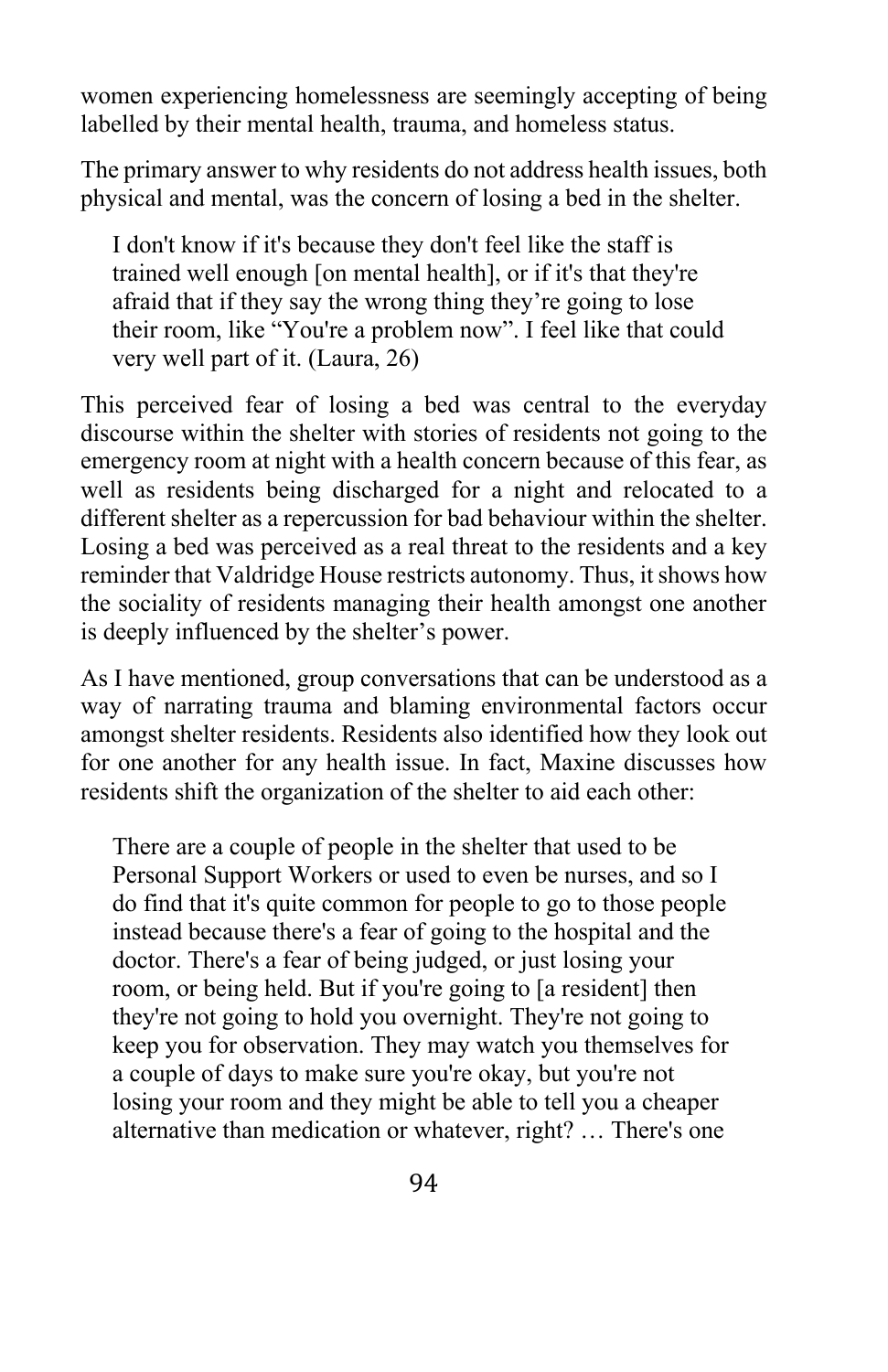person who shared a room with somebody who was constantly OD-ing in the bathroom. She ended up saying it was too much for her to keep finding her roommate OD'd in the bathroom, and she ended up getting one person that was trained as a nurse and asking them to switch her room so they could keep an eye on her because it was, it was too much. (Maxine, 30)

Again, it is evident how residents see their social relations as an opportunity to look out for one another alongside a sense of reciprocity in forming alliances. This shows an adaptation to the perceived fear of what it would mean to talk about health with anyone other than residents, which may be losing a bed or feeling judged by someone who has not been in the same position as them. Here, we see how sociality, with both affective and instrumental components, has developed in accordance with what residents are able to manoeuvre and becomes a method of survival, whereby looking out for other residents, you are also forming bonds with people who could in turn look out for you.

Beyond what happens within the shelter, the question extends to why the homeless population refrains from using the healthcare system despite being high acuity and facing more health issues than the general population (Buccieri 2016:3). The data presented thus far shows that residents do have access to healthcare with their discussion of diagnoses and medication, however, this access seems limited and is via resources targeted towards homelessness rather than the conventional healthcare system. The staff regularly spoke of how women experiencing homelessness are stigmatized within healthcare, calling it a "red tape system" (Staff member) which means residents rebuff accessing healthcare, or are treated unfairly when they do. This understanding was communicated through various anecdotes of residents who would resist going to the hospital because of previous experiences they had had, for example:

There's a client who doesn't go to the hospital because she has a history of mental health and addictions and when she goes they're assuming that [a physical health issue is] one of those things. I mean she only goes when it's so bad that they can actually see what the problem is because otherwise they just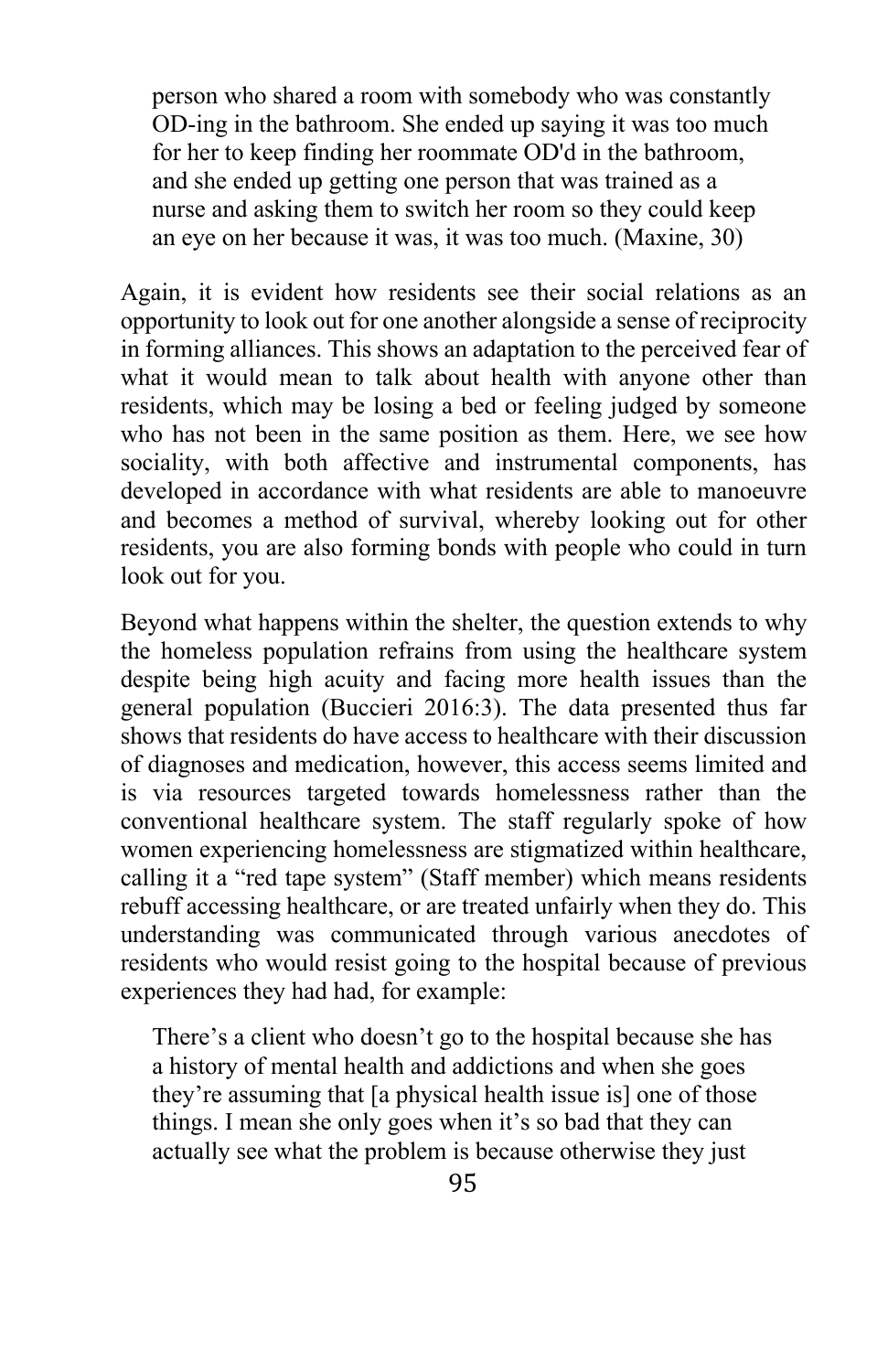think it's her mental health or addiction. I think there's a lot of clients who experience that. (Staff member)

Indeed, staff identified this experience as a major problem that they heard from residents and in what they had witnessed themselves. Staff see it as a deterrent from using the healthcare system, as residents are uncomfortable with being labelled by their mental health or drug use for any health issue. This trend is likely to occur with both men and women experiencing homelessness when they try and access institutions that their appearance suggests they are not suited for. This reflects a deep-rooted problem in the stereotypes that are formed around those experiencing homelessness as all being dangerous and addicts (Martins 2008:425) as if it means they are not deserving of the same healthcare treatment.

However, there is also a gendered dimension to this issue. Women, whether visibly homeless or not, are recognized as facing unfair treatment in the healthcare system on the grounds of their gender (Bungay 2013:1023). Staff drew attention to this discrimination, talking about the typical encounter that they see their residents having when going to the emergency room in pain: "Yeah and then you're visibly female-identified and you're just being hysterical" (Staff member). So, with my research pointing to how women experiencing homelessness choose to *not* manage their health through healthcare systems where possible as a way of avoiding the external labelling, the context in which sociality occurs is logical. Just as it is understood within the shelter that fellow residents are likely to have experienced similar trauma and mental health issues, it is known that the healthcare system does not suit the population and, thus, they create a dynamic within the shelter of caring for one another particularly with substance use.

Furthermore, participants discussed a general dislike for using local resources that both men and women had access to, as they feared the large groups of men that congregate outside the buildings. Casey et al. (2008), whilst researching homelessness in the UK, explain a similar behavioural pattern as 'strategies of resistance,' showing how women experiencing homelessness navigate space differently to men based on their gender dynamics and heightened vulnerability. Valdridge House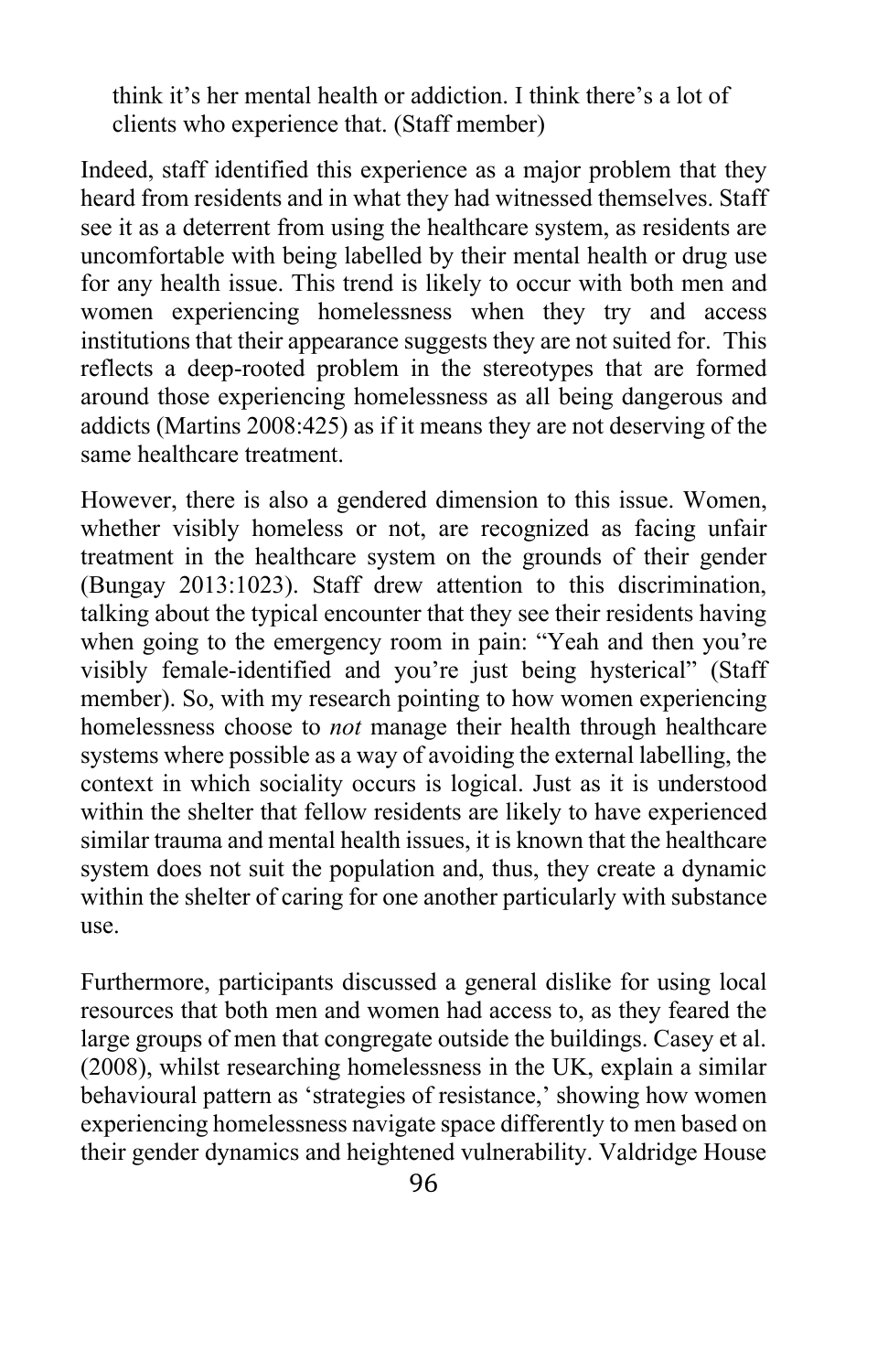is in a city with other shelters targeting those who have experienced domestic abuse. Thus, that each participant of mine had experienced abuse yet was at Valdridge House suggests a resistance to the label of 'victim.' Rather than access another shelter and receive catered support, it shows the participants' unwillingness to be labelled by an institution yet a readiness to label themselves within the shelter's sociality with other shelter residents and with myself as a trusted researcher.

### **CONCLUSION**

This research has considered both the macro and micro levels of what this population is experiencing to provoke an understanding of how the women at Valdridge House embody structural violence. My research has shown how women at Valdridge House respond to a healthcare system that they feel is inaccessible by forming spaces to narrate their mental health and trauma within the shelter, as well as be candid with such labels having felt excluded from doing so in institutional 'public' spaces like hospitals. This demonstrates a dualistic sociality in its capacity to be both affective and instrumental for residents.

By recognizing how residents use the communal spaces within the shelter to manage their health, it becomes possible to examine the power dynamics within the site. Women experiencing homelessness have their opportunities unfairly limited by their socio-economic status, gender, health, as well as other potential intersections. Despite a neoliberal context that encases the shelter in policy and marginalization, the site reveals the impact of structure in unfamiliar ways. Residents embody structural violence through their life histories of living in extreme poverty and countless disadvantages including healthcare access. Yet, simultaneously, residents embody their resistance by using the shelter as a space to narrate their experiences in a way that acknowledges the external power impacting them. This finding reveals a new way to see how the homeless understand their situation and is crucial to showing how, together, the population embodies their marginalization as well as their resistance to it.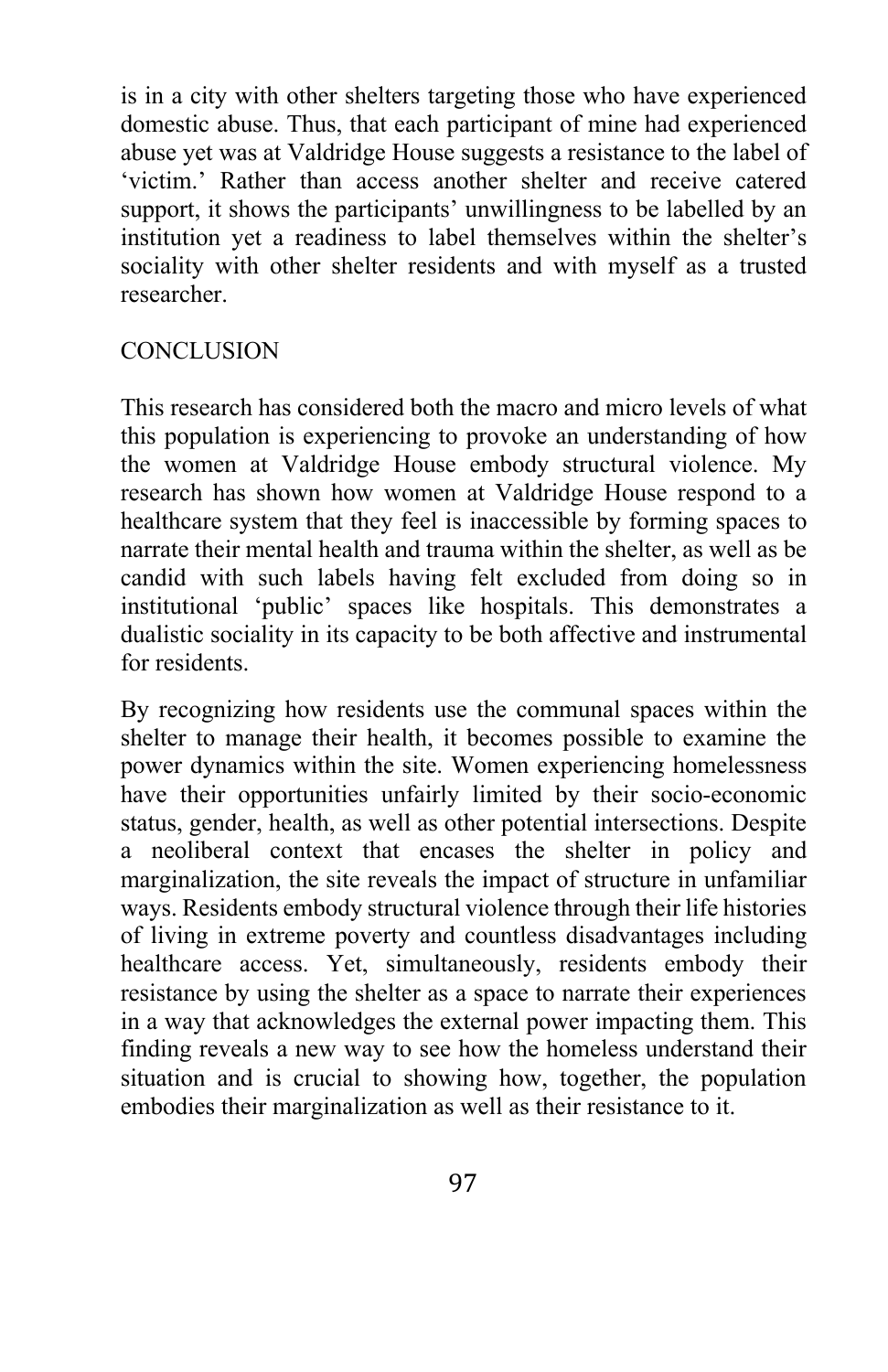#### **REFERENCES**

- Benbow, Sarah, Cheryl Forchuk, Carolyne Gorlick, Helene Berman, and Catherine Ward-Griffin. 2019. "Until You Hit Rock Bottom There's No Support": Contradictory Sources and Systems of Support for Mothers Experiencing Homelessness in Southwestern Ontario. *Canadian Journal of Nursing Research* 51 (3): 179-190.
- Bernard, Russell. 2018. *Research Methods in Anthropology: Qualitative and Quantitative Approaches.* Fourth Edition. Lanham: Altamira Press.
- Bingham, Brittany, Akm Moniruzzaman, Michelle Patterson, Jino Distasio, Jitender Sareen, John O'Neil, and Julian Somers. 2019. Indigenous and non-Indigenous people experiencing homelessness and mental illness in two Canadian cities: A retrospective analysis and implications for culturally informed action. *BMJ Open* 9: 1-10.
- Borg, Kurt. 2018. Narrating Trauma: Judith Butler on Narrative Coherence and the Politics of Self-Narration. *Life Writing* 15 (3): 447-465.
- Bourgois, Philippe, and Jeff Schonberg. 2009. *Righteous Dopefiend.* London: University of California Press, Ltd.
- Buccieri, Kirsty. 2016. Integrated Social Housing and Health Care for Homeless and Marginally-Housed Individuals: A Study of the Housing and Homelessness Steering Committee in Ontario, Canada. *Social Sciences* 5 (2): N/A.
- Buer, Lesly-Marie, Carl G Leukefeld, and Jennifer R Havens. 2016. "I'm Stuck": Women's Navigations of Social Networks and Prescription Drug Misuse in Central Appalachia. *North American Dialogue* 19 (2): 70-84.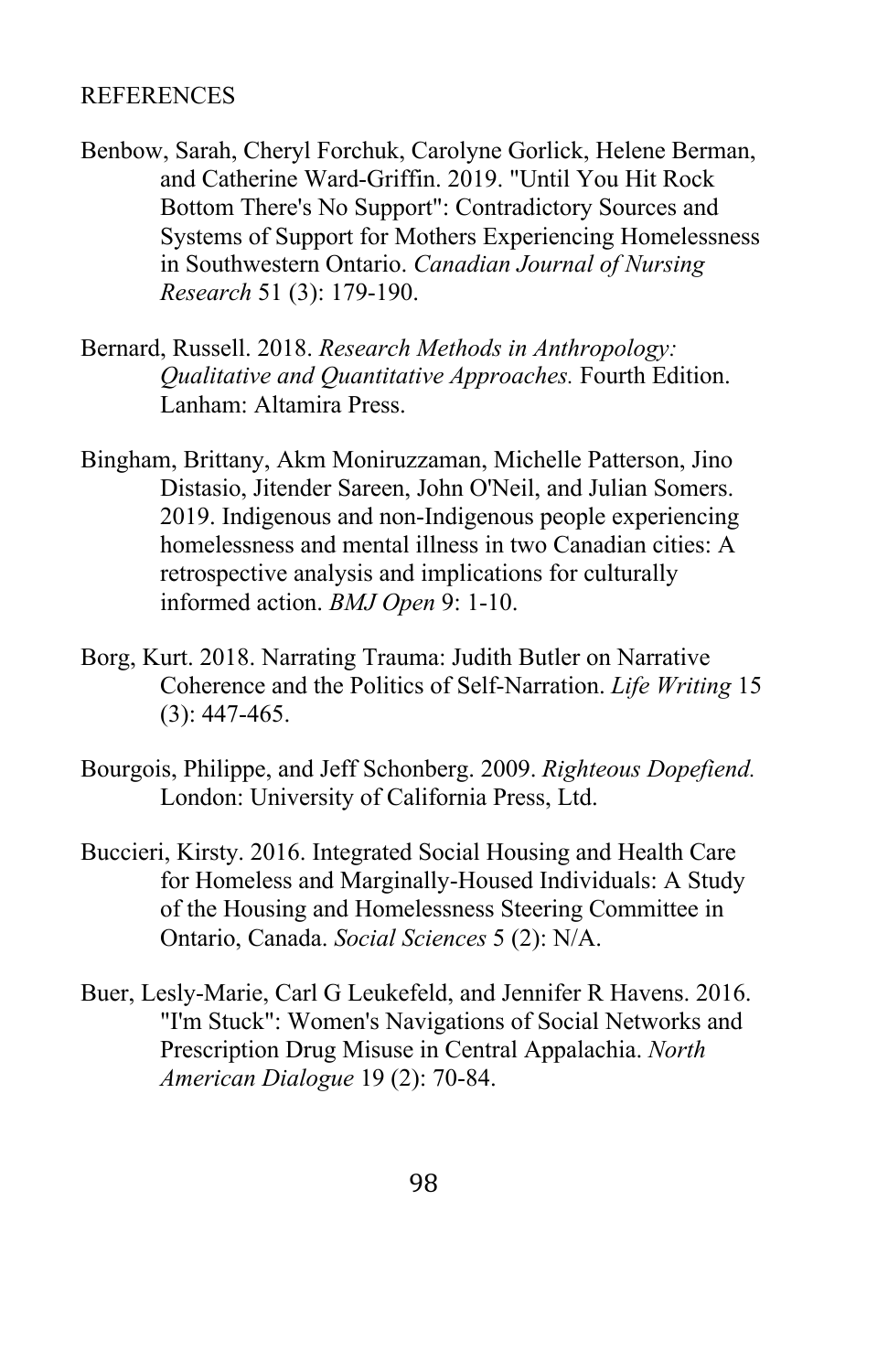- Bungay, Vicky. 2013. Health Care Among Street-Involved Women: The Perpetuation of Health Inequity. *Qualitative Health Research* 23 (8): 1016-1026.
- Casey, Rionach, Rosalind Goudie, and Kesia Reeve. 2008. Homeless Women in Public Spaces: Strategies of Resistance. *Housing Studies* 23 (6): 899-916.
- Duff, Putu, Kathleen Deering, Kate Gibson, Mark Tyndall, and Kate Shannon. 2011. Homelessness among a cohort of women in street-based sex work: the need for safer environment interventions. *BMC Public Health* 11 (643): 1-7.
- Farmer, Paul. 2004. An Anthropology of Structural Violence. *Current Anthropology* 45 (3): 305-325.
- Galtung, Johan. 1969. Violence, Peace, and Peace Research. *Journal of Peace Research* 6 (3): 167-191.
- Harvey, David. 2005. *A Brief History of Neoliberalism.* New York: Oxford University Press.
- Herzfeld, Michael. 2015. Anthropology and the inchoate intimacies of power. *American Ethnologist* 42 (1): 18-32.
- Johnstone, Marjorie, Eunjung Lee, and Jo Connelly. 2017. Understanding the meta-discourse driving homeless policies and programs in Toronto, Canada: The neoliberal management of social service delivery. *International Social Work* 60 (6): 1443-1456.
- Kawachi, Ichiro, and Lisa F Berkman. 2001. Social ties and mental health. *Journal of Urban Health* 78 (3): 458-467.
- Kingfisher, Catherine. 2007. Discursive constructions of homelessness in a small city in the Canadian prairies: Notes on destruction, individualization, and the production of